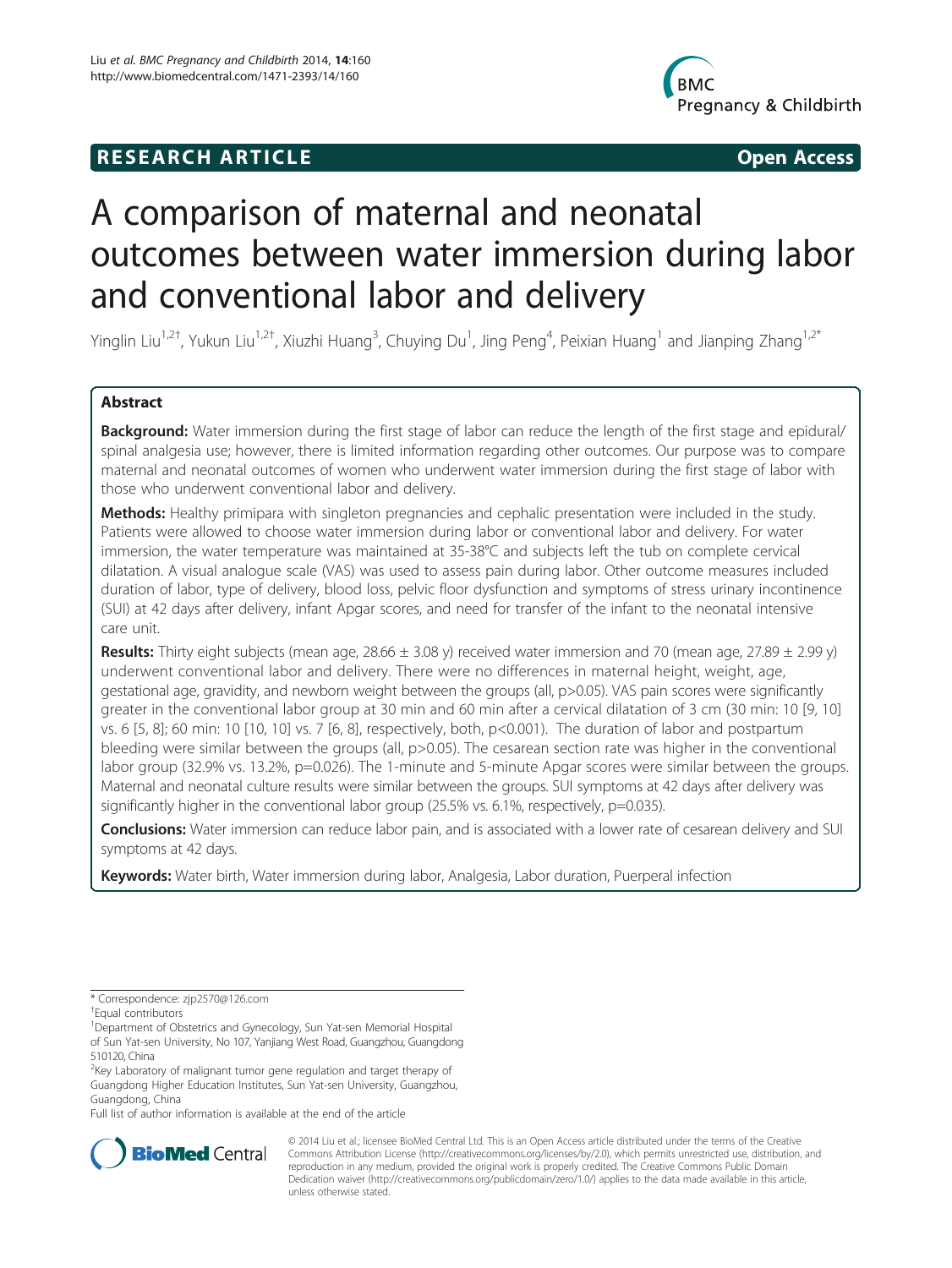## Background

In a water birth, the woman labors and delivers in a tub of warm water. Studies have shown that water birth is associated with shorter labor, less use of analgesics, and less severe vaginal and perineal lacerations [\[1-6](#page-6-0)]. Warm water reduces the release of catecholamines in the body, increases uterine perfusion, enhances uterine rhythmic contractions, accelerates cervical dilation, and shortens the duration of labor [[7,8\]](#page-6-0). Warm water can also increase the flexibility of the birth canal and perineum, facilitate the extension of the perineum and the birth canal, and reduce the pain of uterine contractions [[1,7,9](#page-6-0)]. The disadvantages of water birth are that the perineum cannot be protected and episiotomy cannot be performed, the risk of perineal laceration is high, and continuous fetal heart rate monitoring cannot be performed in water. The newborn may also inhale contaminated water, which may increase the risk of neonatal aspiration syndrome and neonatal asphyxia [\[10](#page-6-0)].

Water immersion during the labor refers to immersion in water during only the first stage of labor; the delivery is not performed in the water. Water immersion may provide the advantages described above without the potential risks associated with water birth. This purpose of the study was to compare the maternal and neonatal outcomes of women who underwent water immersion during the first stage of labor with those who underwent conventional labor and delivery.

## Methods

## Subjects

Healthy primipara with singleton pregnancies and cephalic presentation who were hospitalized at Obstetrical Department of Sun Yat-sen Memorial Hospital, Sun Yat-sen University for delivery from June 2009 to February 2011 were included in the study. The hospital is a tertiary care hospital that performs approximately 2,000 deliveries per year. At our hospital, water immersion is an option for all patients, However, because of traditional Chinese believe that mother should avoid water and based on our rather restrict inclusion and exclusion criteria listed below, less than 100 cases choose water immersion service. Patients were allowed to choose water immersion during labor or conventional labor and delivery. Inclusion criteria were 1) regular prenatal examinations at the outpatient clinic; 2) between 20 to 35 years of age; 3) gestation age  $\geq$  37 weeks and < 42 weeks; 4) estimated fetal weight  $\geq 2,500$  g and  $\lt 3,500$  g; and 5) no contraindications to vaginal delivery. Exclusion criteria were 1) pelvis stenosis; 2) complications of pregnancy making vaginal delivery contraindicated; 3) infectious diseases including hepatitis B, hepatitis C, syphilis, and HIV infection); and 4) untreated vaginal infection. This study was approved by the Institutional Review Board of the hospital and all patients provided written informed consent.

## Water immersion during labor

A vaginal examination was performed to 1) assess cervical dilation, cervical hardness, and cervical edema; 2) determine fetal position, fetal presentation, and whether overlapping cranial sutures were present; 3) to determine if rupture of membranes had occurred and 4) to perform internal pelvic measurements to assess for the possibility of cephalopelvic disproportion. If a subject chose water immersion and there were no contraindications, a soapy water enema was administered and the patient showered before the cervix was dilated to 3 cm. After the cervix dilated to 3 cm, the subject entered the warm water tube. During water immersion the subject was accompanied by her spouse or significant other and the obstetrician or midwife, and she was encouraged to drink water. Attention was paid to symptoms of dehydration (including rapid heart rate, hidrosis, dizziness, and nausea and vomiting) to avoid circulatory failure. The water temperature was maintained at 35-38°C. The subject was encouraged to leave the tub and rest for 30 minutes after every 2 hours of water immersion. Patients were not allowed to enter the water until they were dilated 3 cm in order to reduce the time in the warm water. Bathing in warm water results in dilation of blood vessels on the body surface, which can potentially result in tachycardia and hypotension, as well as dehydration. Patients were required to leave the tub intermittently to minimize the possibility of this. The patient was removed from the tub if she experienced abnormal discomfort, felt too hot or cold, if their heart rate or blood pressure were abnormal, or if the fetal heart rate tracing was abnormal.

The fetal heart rate was measured once every 15 min during water immersion, and maternal blood pressure, pulse, respiration, and blood oxygen were measured once every 30 minutes. Fetal heart rate was monitored in one of 2 ways. The first is the use of a waterproof Doppler probe. Second, the water immersion tub has different depth levels and thus the abdomen can be exposed out of the water and a standard fetal heart rate monitor can be used. At our hospital, a waterproof Doppler probe is more commonly used. For determination of blood pressure, the woman's arm can be rested on the edge of the tub and blood pressure can be measured with a standard electronic sphygmomanometer. This also applies to measuring oxygen saturation. Vaginal examinations were performed when deemed necessary by the obstetrician or midwife. After full cervical dilatation the subject left the tub and was placed on a normal delivery bed.

## Outcome measures

A visual analogue scale (VAS) was used to assess pain during labor. Pain was scored on a scale of 0 to 10 with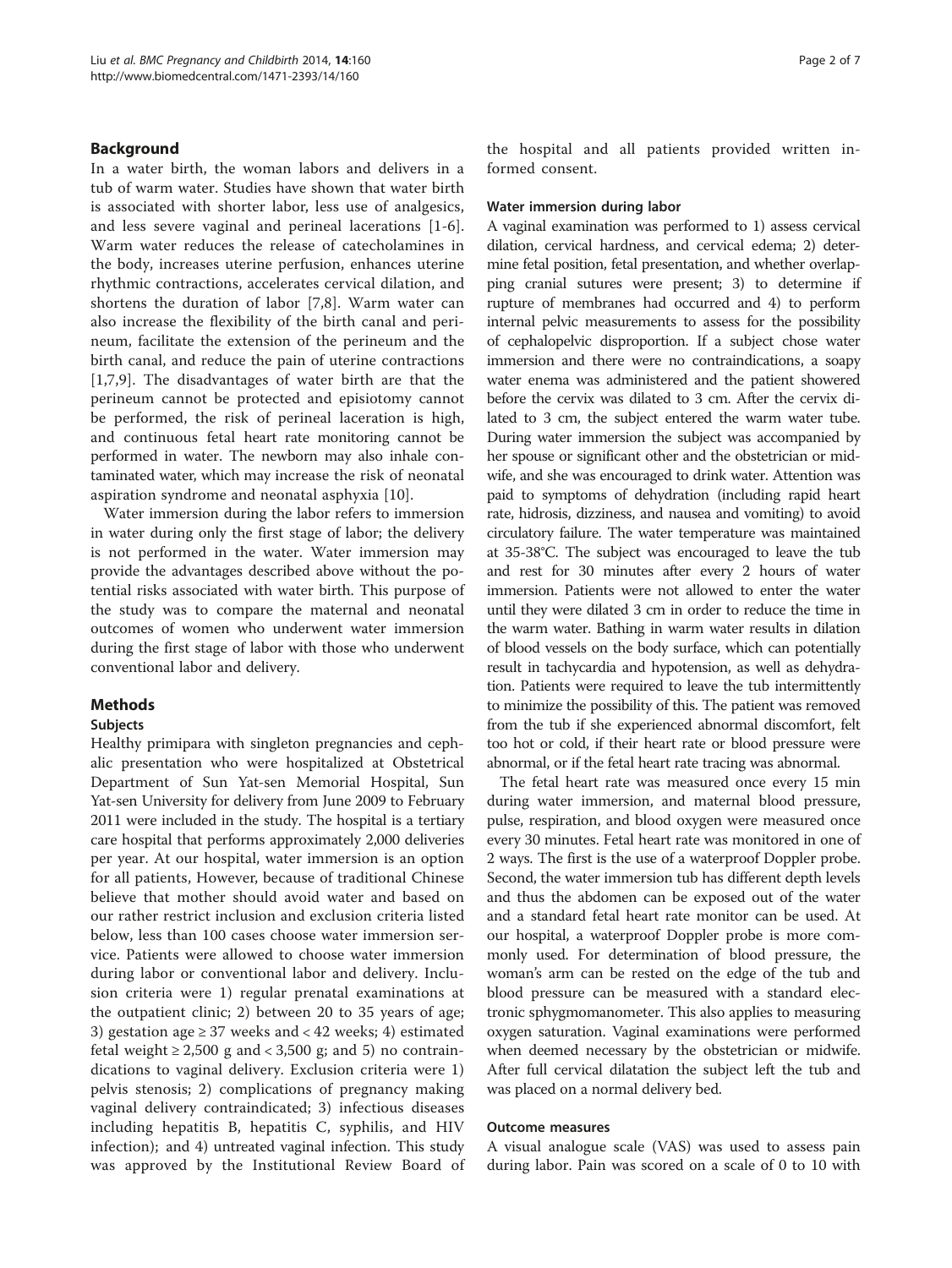$0 = no$  pain and  $10 = worst$  pain imaginable. Pain scores were assessed when the cervical dilatation was 3 cm before entering the tub, and 30 and 60 minutes after entering the tub. Pain scores were measured at 30 and 60 minutes after entering the tub for 2 reasons. 1) It takes about 30 minutes for the analgesia effect of the warm water to occur. 2) As suggested by the results of a prior study, the analgesic effect of the water immersion is stable after 30 minutes, and the effect didn't change dramatically after immersion, therefore a 30-minute interval (60 minutes in the tub) was chosen for statistics analysis.

Culture specimens were obtained from the posterior fornix of the vagina 24 hours after delivery for subjects in both groups that delivered vaginally. Culture specimens from all neonates were collected from the posterior pharyngeal wall. Specimens were immediately placed in a sterile culture tube and sent for routine bacterial culture and identification. If no colony growth was observed at 48 hours, the culture was considered negative. Other outcome measures included duration of labor, type of delivery, blood loss, pelvic floor dysfunction and symptoms of stress urinary incontinence (SUI) at 42 days after delivery, infant Apgar scores and need for transfer of the infant to the neonatal intensive care unit. After childbirth, the subjects who chose water immersion completed a survey on maternal satisfaction, and they were asked whether they would choose water immersion during labor again for their next delivery.

## Statistical analysis

Continuous data were summarized as mean ± standard deviations (SD) for normally distributed data and median (interquartile range [IQR]: 1st and 3rd quartiles) for nonnormally distributed data. Categorical data were summarized as number (percentage). Differences between groups were compared using two-sample t-test for continuous data with a normal distribution and Mann–Whitney U test for non-normally distributed data. Pearson Chi-square test or Fisher's exact test, as appropriate, was used to compare categorical data. All statistical assessments were two-tailed, and a value of  $p < 0.05$  was considered to indicate statistical significance. Statistical analyses were performed using SPSS 17.0 statistics software (SPSS Inc., Chicago, IL, USA).

## Results

A total of 108 subjects who met the inclusion criteria were enrolled in this study; 38 received water immersion during labor and 70 underwent conventional labor and delivery (Table 1). The mean maternal age in the water immersion group was  $28.66 \pm 3.08$  y and in the conventional labor group was  $27.89 \pm 2.99$  y (p > 0.05). There were no differences in maternal height, weight, gestational age, gravidity, and newborn weight between the groups

| r<br>ו זו | п |  |
|-----------|---|--|
|           |   |  |

| Table 1 Subject demographic and clinical characteristics |  |
|----------------------------------------------------------|--|
| and neonatal outcomes                                    |  |

| <b>Variables</b>            | <b>Water Immersion</b><br>$(n = 38)$      | Conventional<br>Labor $(n = 70)$ | p-value |
|-----------------------------|-------------------------------------------|----------------------------------|---------|
| Age, y                      | $28.66 \pm 3.08$                          | $27.89 \pm 2.99$                 | 0.207   |
| Height, cm                  | $159.66 \pm 4.41$                         | $160.24 + 4.4$                   | 0.513   |
| Weight, kg                  | $66.09 \pm 7.48$                          | $65.17 \pm 7.77$                 | 0.553   |
| Gestational age, wk         | $39.73 \pm 1.02$                          | $39.59 \pm 1.00$                 | 0.492   |
| Gravidity                   | $1.39 \pm 0.64$                           | $1.57 \pm 0.81$                  | 0.247   |
| Delivery method             |                                           |                                  | 0.026   |
| Vaginal                     | 33 (86.8)                                 | 47 (67.1)                        |         |
| Cesarean                    | 5(13.2)                                   | 23 (32.9)                        |         |
| Transfer to pediatrics unit |                                           |                                  | 0.568   |
| Yes                         | 4(10.5)                                   | 11(15.7)                         |         |
| No                          | 34(89.5)                                  | 59 (84.3)                        |         |
| Newborn weight, g           | $3266.71 \pm 317.52$ $3230.71 \pm 356.53$ |                                  | 0.604   |
| Newborn Apgar score         |                                           |                                  |         |
| 1 minute                    | 10(9, 10)                                 | 10(9, 10)                        | 0.333   |
| 5 minute                    | 10(10, 10)                                | 10(10, 10)                       | 0.231   |

Continuous data were summarized as mean ± standard deviation (SD) for normally distributed data and median (interquartile range [IQR] for non-normally distributed data; categorical data were summarized as number (percentage). \*p < 0.05, indicates statistically significant difference between groups.

(all,  $p > 0.05$ ). The cesarean section rate was significantly higher in the conventional labor group (32.9% vs. 13.2%, respectively,  $p = 0.026$ ) (Table 1). The indications for cesarean delivery in the water immersion group were fetal distress  $(n = 3)$ , persistent occiput transverse position  $(n = 1)$ , and prolonged second stage of labor  $(n = 1)$ , and the indications in the conventional labor group were requested caesarean section for pain or social reasons  $(n = 8)$ , fetal distress  $(n = 6)$ , prolonged second stage  $(n = 5)$ , and persistent occiput transverse position  $(n = 4)$  (data on file). The 1-minute and 5-minute Apgar scores were similar between the 2 groups  $(p = 0.333$  and 0.231, respectively). Four (10.5%) infants in the water immersion group and 11 (15.7%) required transfer to the pediatrics unit after delivery ( $p = 0.568$ ).

Intra- and postpartum data of the 80 subjects that delivered vaginally (33 in water immersion group and 47 in the traditional group) are shown in Table [2.](#page-3-0) VAS pain scores were significantly greater in the conventional labor group at both 30 min and 60 min after a cervical dilatation of 3 cm (30 min: 10 [9, 10] vs. 6 [5, 8]; 60 min: 10 [10] vs. 7 [6, 8], respectively, both, p < 0.001). The duration of each stage of labor was similar between the 2 group, as was the amount of intra- and postpartum bleeding (all,  $p > 0.05$ ). The rate of SUI symptoms at 42 days after delivery was significantly higher in the conventional labor group than in the water immersion group  $(25.5\% \text{ vs. } 6.1\% \text{, respectively, } p = 0.035).$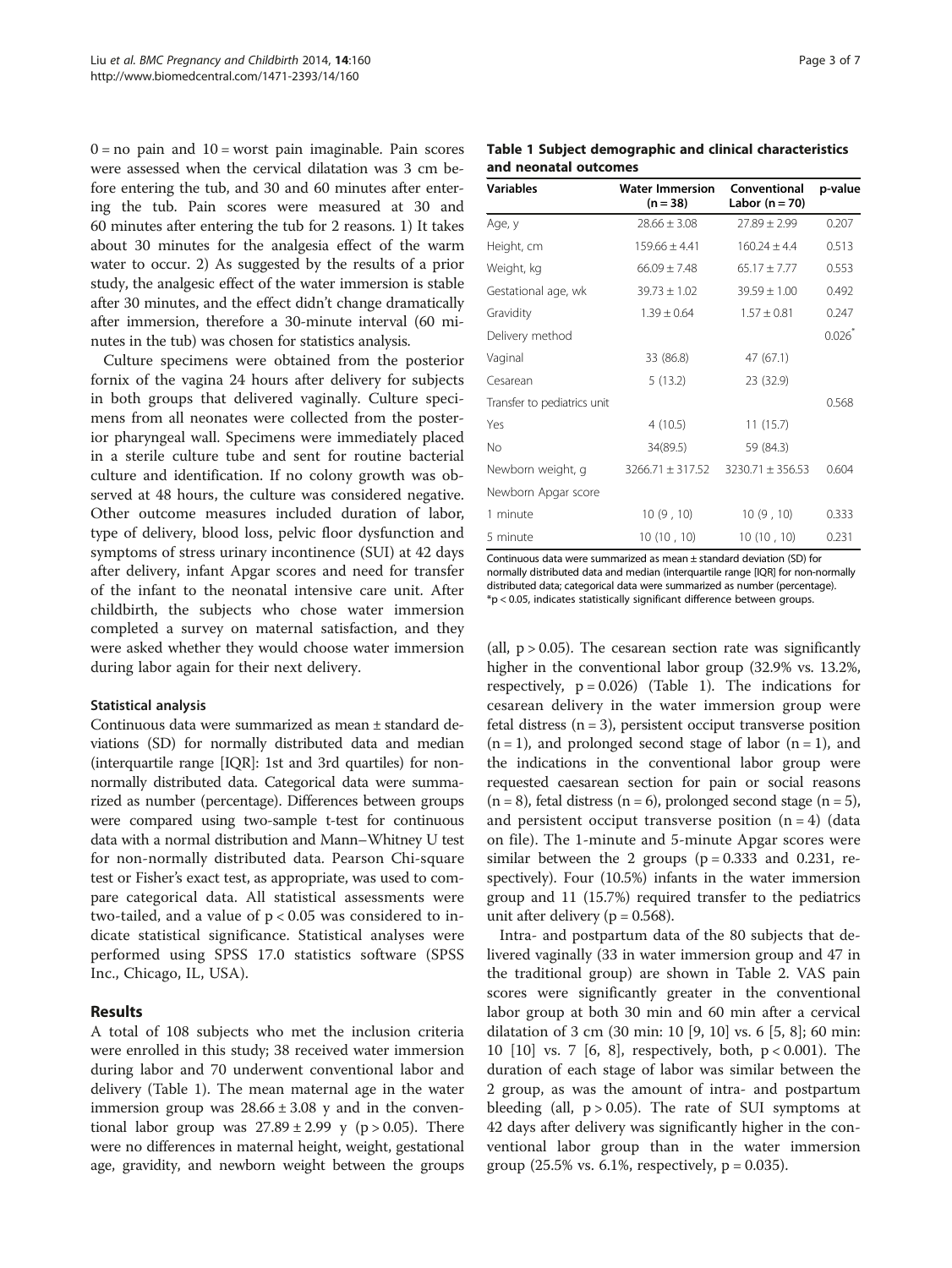<span id="page-3-0"></span>

|                             | Table 2 Intra- and postpartum outcomes of 80 subjects |
|-----------------------------|-------------------------------------------------------|
| that had vaginal deliveries |                                                       |

| Variables                                                | <b>Water Immersion</b> | Conventional        | p-value |  |
|----------------------------------------------------------|------------------------|---------------------|---------|--|
|                                                          | $(n = 33)$             | Labor ( $n = 47$ )  |         |  |
| Duration of labor, min                                   |                        |                     |         |  |
| First stage                                              | $596.55 \pm 249.71$    | $552.30 \pm 241.85$ | 0.429   |  |
| Second stage                                             | $58.79 \pm 31.37$      | $56.04 \pm 35.15$   | 0.720   |  |
| Third stage                                              | $10.88 \pm 6.14$       | $9.94 \pm 5.24$     | 0.463   |  |
| Total                                                    | $666.55 + 259.70$      | $618.32 + 252.30$   | 0.408   |  |
| Bleeding, mL                                             |                        |                     |         |  |
| Intrapartum                                              | $188.79 \pm 107.03$    | $205.32 \pm 152.37$ | 0.593   |  |
| 24 h postpartum                                          | $324.39 \pm 125.84$    | $367.02 \pm 239.72$ | 0.353   |  |
| VAS pain score                                           |                        |                     |         |  |
| Cervical dilation of 3 cm <sup>a</sup>                   | 10(7, 10)              | 10(8, 10)           | 0.776   |  |
| 30 min after cervical<br>dilation of 3 cm <sup>b</sup>   | 6(5, 8)                | 10(9, 10)           | < 001   |  |
| 60 min after cervical<br>dilation of 3 cm <sup>c,d</sup> | 7(6, 8)                | 10 (10, 10)         | < 001   |  |
| Pelvic floor dysfunction                                 |                        |                     |         |  |
| SUI symptoms during<br>pregnancy                         | 6(18.2)                | 15 (31.9)           | 0.169   |  |
| SUI symptoms 42 days<br>postpartum                       | 2(6.1)                 | 12(25.5)            | 0.035   |  |
| POP 42 days postpartum                                   | 8(24.2)                | 12(25.5)            | 0.896   |  |
| Pelvic floor muscle<br>strength 42 days<br>postpartum    |                        |                     | 0.766   |  |
| 0                                                        | 3(9.1)                 | 4(8.5)              |         |  |
| 1                                                        | 6(18.2)                | 8(17.0)             |         |  |
| 2                                                        | 11(33.3)               | 15 (31.9)           |         |  |
| 3                                                        | 12 (36.4)              | 18 (38.3)           |         |  |
| 4                                                        | 1(3.0)                 | 2(4.3)              |         |  |

VAS, visual analogue scale; SUI, stress urinary incontinence; POP, pelvic organ prolapse.

Continuous data were summarized as mean ± standard deviation (SD) for normally distributed data and median (interquartile range [IQR]) for nonnormally distributed data; categorical data were summarized as number (percentage).

<sup>a</sup>Experimental group, VAS evaluation when cervical dilation of 3 cm before entering the tub; conventional group, VAS evaluation when cervical dilation of 3 cm.

<sup>b</sup>Experimental group, VAS evaluation 30 min after cervical dilation of 3 cm and in the tub; conventional group, VAS evaluation 30 min after cervical dilation of 3 cm.

Experimental group, VAS evaluation 60 min after cervical dilation of 3 cm and in the tub; conventional group, VAS evaluation 60 min after cervical dilation of 3 cm.

<sup>d</sup>Complete data were not available for 12 subjects (5 in water immersion group and 7 in conventional labor group) due to the subject leaving the water tank or completing delivery.

\*p < 0.05, indicates statistically significant difference between groups.

Maternal vaginal and neonatal oral culture results are shown in Table [3.](#page-4-0) Maternal vaginal cultures were positive in 5 patients in the water immersion group and 7 in the conventional labor group. In the water immersion group, 2 cultures were positive for Gram-positive bacilli and one was positive for Streptococcus agalactiae, Escherichia coli/ Enterococcus faecalis, and fungi, respectively. In the conventional labor group 3 cultures were positive for Gram-positive bacilli, 2 for fungi, and 1 for Staphylococcus lugdunensis and Group B Streptococcus, respectively. Neonatal oral swab culture results were positive in 1 infant in the water immersion group and 2 in the conventional labor group. The culture in the water immersion group was positive for Escherichia coli/Enterococcus faecalis, and the 2 in the conventional labor group were positive for Gram-positive bacilli.

After childbirth, the subjects who experienced water immersion completed a survey on maternal satisfaction; 2 of the 38 subjects were very satisfied and 36 were satisfied with the effect of water immersion during labor (data not shown).

## Discussion

The results of this study comparing water immersion during labor with conventional labor and delivery showed that water immersion during the labor can reduce the labor pain and is associated with a lower rate of cesarean delivery. Water immersion does not increase the rate of maternal or neonatal infections, but is associated with a lower rate of SUI symptoms at 42 days postpartum. At our hospital, all patients know about the water immersion service and based on the inclusion and exclusion criteria used in this study they are allowed to decide if they want to undergo water immersion.

## Analgesic effect of water immersion during labor

An ideal analgesic technique can significantly reduce pain during labor and childbirth, and have minimal impact on the fetus and the labor process, and there are both pharmacological and non-pharmacological methods available [[8](#page-6-0)]. Regional anesthesia (epidural analgesia, spinal/ epidural block, and continuous subarachnoid anesthesia) is the most effective labor analgesic method with the least sedative effects [[8,11,12\]](#page-6-0). Of the regional anesthetic methods, epidural analgesia is safe and has little impact on the mother and child. Its administration relatively simply, its onset of action is rapid and the effects are reliable effects, the motor nerve block is mild, uterine contractions are not affected, and it allows cesarean delivery and assisted delivery when necessary. In 2006, American College of Obstetrics and Gynecology (ACOG) and the American Society of Anesthesiologists (ASA) reached a consensus that labor analgesia can be given as long as the patient has requested analgesia, and epidural anesthesia is the preferred method. However, the use of regional anesthesia and other pharmacological methods is affected by varying concepts of labor analgesia in different countries [[13\]](#page-6-0). Although pharmacological methods of analgesia (regional anesthesia and systemic drugs such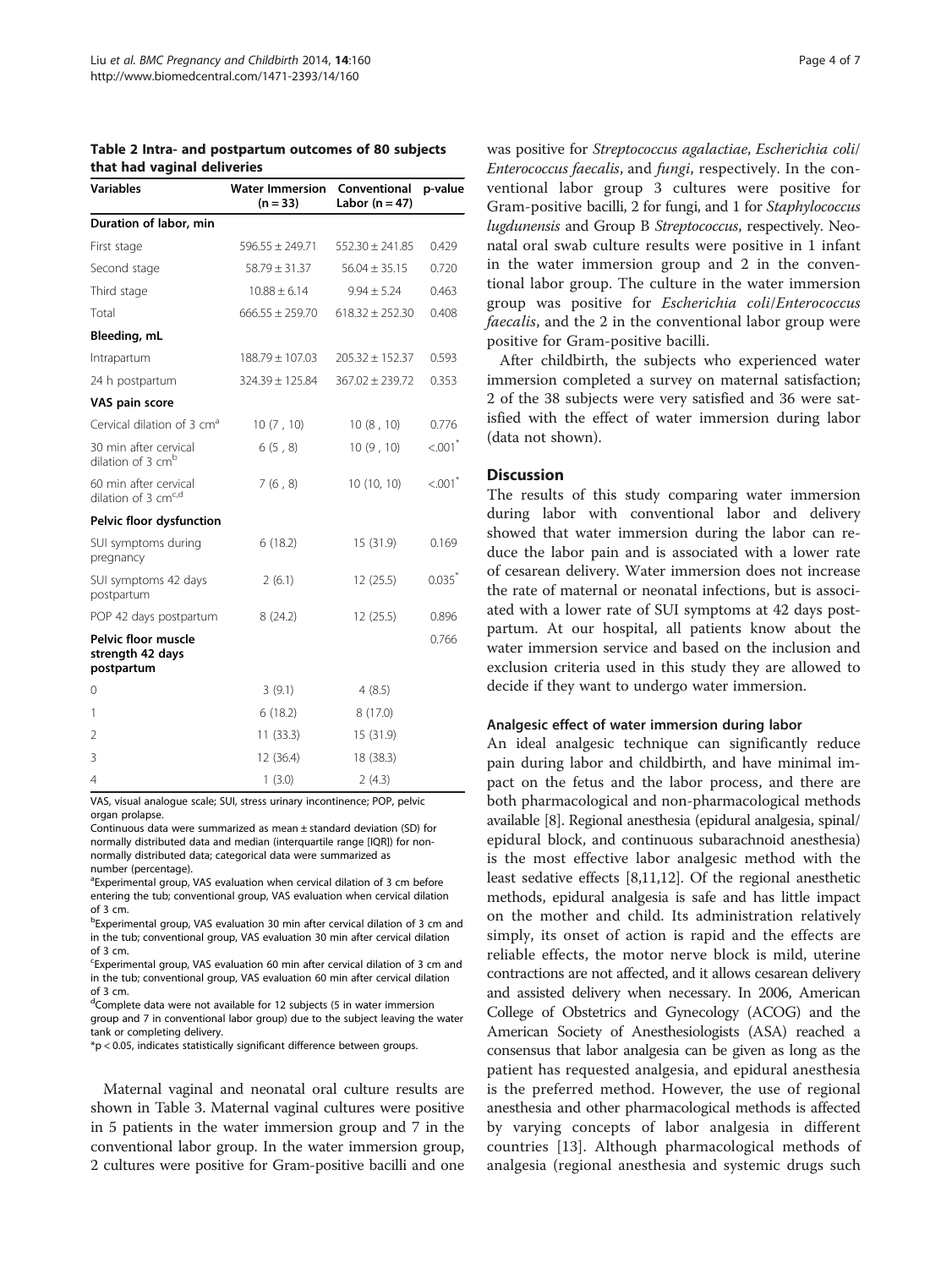|                                        | Maternal vaginal swab 24 h after delivery |                                  |         | Neonatal oral swab                   |                                    |         |
|----------------------------------------|-------------------------------------------|----------------------------------|---------|--------------------------------------|------------------------------------|---------|
|                                        | <b>Water immersion</b><br>$(n = 33)$      | Conventional<br>labor $(n = 47)$ | p-value | <b>Water immersion</b><br>$(n = 33)$ | Conventional<br>labor ( $n = 47$ ) | p-value |
| Total positive                         |                                           |                                  | 1.000   |                                      |                                    | 1.000   |
| Gram-positive bacilli                  | 2(6.1)                                    | 3(6.4)                           |         | 0(0)                                 | 2(4.3)                             |         |
| Streptococcus agalactiae               | 1(3.0)                                    | 0(0)                             |         | 0(0)                                 | 0(0)                               |         |
| Escherichia coli/Enterococcus faecalis | 1(3.0)                                    | 0(0)                             |         | (3.0)                                | 0(0)                               |         |
| Fungi                                  | 1(3.0)                                    | 2(4.3)                           |         | 0(0)                                 | 0(0)                               |         |
| Staphylococcus lugdunensis             | 0(0)                                      | 1(2.1)                           |         | 0(0)                                 | 0(0)                               |         |
| Group B Streptococcus                  | 0(0)                                      | 1(2.1)                           |         | 0(0)                                 | 0(0)                               |         |

## <span id="page-4-0"></span>Table 3 Maternal and neonatal bacterial culture results

Data were summarized as number (percentage).

as meperidine) have a rapid onset of action and prominent analgesic effects, their side effects and complications cannot be ignored [\[12\]](#page-6-0). Non-pharmacological methods of labor analgesia include Doula support during labor and delivery, music therapy, postural changes, water immersion and birth, and acupuncture [\[8,12](#page-6-0)]. Non-pharmacological analgesic methods are simple to administer and have no side effects or adverse effects on the mother and child. They have gradually become popular; however, their efficacy still requires more comprehensive and in-depth research.

Cluett et al. [\[9](#page-6-0)] collected and analyzed the data of randomized controlled trials on water immersion during labor, and the results showed that water immersion during labor can alleviate labor pain and reduce the use of analgesics. Other studies have also indicated that immersion in water during labor and delivery can reduce the analgesic requirements of the mother without adverse effects on the neonate [[2-4,14,15](#page-6-0)]. Our results also showed that VAS pain scores were significantly lower in the water immersion group than in the conventional labor group. Various theories have been postulated to explain why water immersion can reduce the pain of labor. The body's average specific gravity is less than that of water, thus the patients is in a relative state of weightlessness which allows the patient to assume various positions that are relaxing and comfortable. This, combined with the warmth of the water can produce a sedative effect which can alleviate stress and anxiety [\[7,8\]](#page-6-0). In addition, water immersion has been shown to decrease the secretion of catecholamines and other stress-related hormones [\[1\]](#page-6-0). Compared with regional analgesia, water immersion during the labor is convenient, comfortable, and has no side effects. No anesthesiologist is required, and there is no risk of trauma or the complications of anesthesia. Thus, water immersion during the labor is a relatively ideal method for providing analgesia during labor.

## Water immersion and birth outcomes

Unnecessary cesarean deliveries increase medical costs and as a major surgical procedure are associated with

complications. Social factors such as searching for a faster and pain-less way to delivery due to the labor pain have been cited as one of the main reasons for the high rate of cesarean deliveries [\[16\]](#page-6-0). Since water immersion during the labor can alleviate labor pain and provide more personalized services for the mother during labor, it may reduce the number of cesarean deliveries performed for social factors, thereby reducing the cesarean section rate. Studies of water immersion during labor and water birth have shown that water immersion during labor is associated with a shorter labor as compared with conventional labor and delivery in a bed [[4](#page-6-0),[5](#page-6-0),[15](#page-6-0),[17](#page-6-0)] as well as a lower cesarean delivery rate [[15\]](#page-6-0). Cluett et al. [\[18](#page-6-0)] also reported water immersion may reduce the need for obstetrical interventions in women experiencing slow progress of labor (cervical dilatation < 1 cm/h in the active phase of labor). Though our results did not show a difference in the duration of labor between the 2 groups, the cesarean delivery rate in the water immersion group was significantly lower than that in the conventional labor group (13.2% vs. 32.9%, respectively, p = 0.026). Moreover, no cesarean deliveries in the water immersion group were performed for social factors. In our country, it is acceptable for a patient to request a cesarean delivery during labor. This is not a standard worldwide, but is part of our culture. In most cases patients request a cesarean section because of labor pain. The lower number of cesarean deliveries in the water immersion group supports the hypothesis that water immersion reduces labor pain as there were no cesarean deliveries performed for social reasons in the water immersion group.

Our results showed that neonatal outcomes were not different between the water immersion group and the conventional labor group. The potential for adverse neonatal outcomes has been an argument against water immersion and water births [[19](#page-6-0)]. However, a number of studies have reported equivalent or better neonatal outcomes (Apgar scores, requirement for neonatal intensive care unit admission) for women that have undergone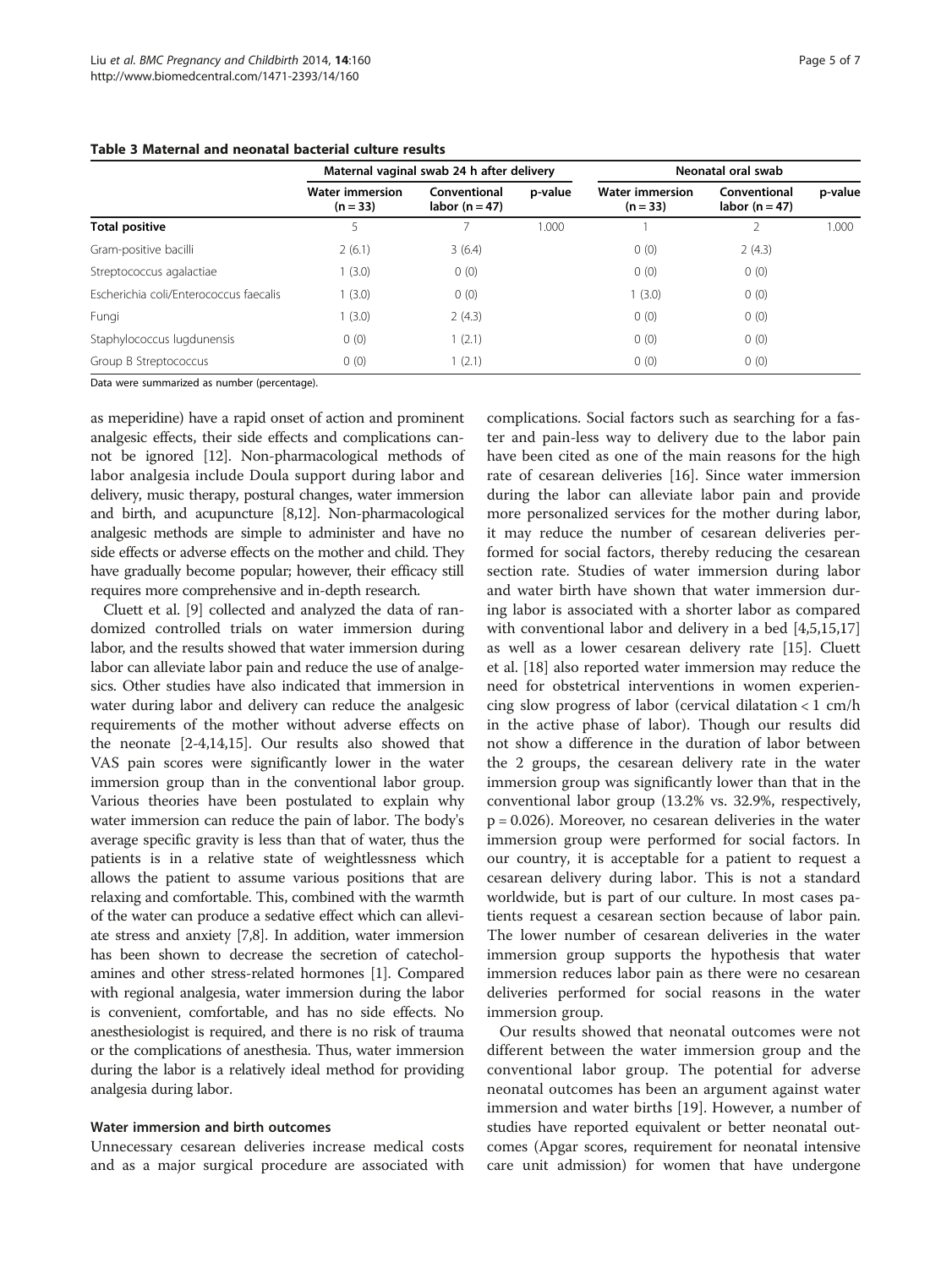water immersion and water births as compared with those who have undergone conventional labor and delivery [[2-4,20\]](#page-6-0).

## Protective effect of water immersion during labor on pelvic floor function

Female pelvic floor dysfunction mainly includes pelvic organ prolapse (POP) and SUI, and there are no studies specifically examining the potential protective effects of water immersion during labor on pelvic floor function. Warm water immersion can reduce the pressure difference between the inside and outside vagina and improve the elasticity of the perineum, thereby reducing the possibility of damage to the birth canal [\[1,7](#page-6-0)]. Warm water can also increase the perineal blood circulation and may reduce damage caused by ischemia and hypoxia. Thus, theoretically water immersion during the labor can reduce pelvic floor tissue injury and subsequent pelvic floor dysfunction. Studies have shown that water immersion and water birth are associated with a lower use of episiotomy and less severe vaginal and perineal injuries than conventional labor and delivery [[2-4](#page-6-0),[17\]](#page-6-0). The results of this study showed that the incidence of SUI symptoms at 42 days after childbirth in the water immersion group was significantly lower than that in the conventional labor group  $(6.1\% \text{ vs. } 25.5\%, \text{ respectively, } p = 0.035)$ , suggesting that water immersion during the labor provides a protective effect on pelvic floor function at an early stage postpartum.

## Infections and water immersion

During water immersion, the water in the tub cannot be completely sterile and thus there is concern that water immersion during labor and water birth may increase the rate of maternal and neonatal infections. Thoeni et al. [[5\]](#page-6-0) reviewed 1,600 water births at a single institution over an 8 year period and reported that the neonatal infection rate of water births was similar to that of conventional labor and deliver (1.22% vs. 2.64%, respectively). Zanetti-Daellenbach et al. [\[21](#page-6-0)] compared the maternal and neonatal outcomes of women who received a water birth, water immersion and then conventional vaginal delivery, and labor and deliver without immersion and found that the maternal and neonatal infection rates were similar in the 3 groups. Cluett et al. [\[9](#page-6-0)] retrospectively studied 11 randomized controlled clinical trials and concluded that water immersion during the labor does not increase the rate of maternal and neonatal infections. The results of this study showed the positive rates of postpartum vaginal cultures and neonatal pharyngeal cultures were not different between the 2 groups. These results indicated that water immersion during the labor did not increase the risk of maternal and neonatal infections.

## Staff training for water immersion

Before beginning the service of water immersion during labor, trained labor and delivery staff at our hospital received 1 month of training at Urogynecology Center, C. H Saint-Philibert Lille and Clinique Adassa at Strasbourg in France. The staff obtained a certificate after passing the examination, and mastering the key techniques. Experts from the French hospital also came to our hospital for training sessions with all of the staff which included lectures, video presentations, and hands on training sessions. Also, staff with infectious diseases or with any type of skin lesion or dermatitis is excluded from caring for patients undergoing water immersion. In addition, those with physical conditions that prohibit them from assisting patients into and out of the tub, such as joint or spine diseases, do not care for patients undergoing water immersion.

There are a number of limitations to this study that should be considered. First, patients were allowed to choose water immersion or conventional labor, thus they were not randomized. Patients that choose water immersion may have had a bias towards believing that water immersion would be beneficial. However, the 2 groups were similar with respect to baseline demographic and clinical characteristics. In addition, the number of patients in the water immersion group was small. There are a number of reasons for this. 1) Water immersion is new and has not been widely promoted, and Chinese women are not familiar or trusting of it. The majority of mothers and their families still prefer conventional delivery methods. 2) The exclusion criteria are strict. For example, hepatitis B virus carriers are excluded, and this condition is common in the Chinese population. 3) The main advantage of water immersion before delivery is the analgesia effect, however, other methods of analgesia, such as Doula delivery, are available and patients are more familiar with these methods. A post hoc power analysis showed that the statistical power for detecting a difference in VAS pain score at both 30 min (traditional vs water immersion:  $9.43 \pm 0.91$  vs.  $6.29 \pm 1.39$ ) and 60 min (traditional vs. water immersion:  $9.86 \pm 0.40$  vs.  $7.03 \pm 1.18$ ) was 99.9%. Thus, although the sample size was small, the confidence is high that the difference was significant.

## Conclusions

In summary, the results of this study suggest that water immersion during the labor can reduce labor pain and is associated with a lower rate of cesarean delivery. Water immersion does not appear increase the rate of maternal or neonatal infections, but is associated with a lower rate of SUI symptoms at 42 days postpartum. Water immersion during the labor is an intrapartum service model that is worthy of promotion and application.